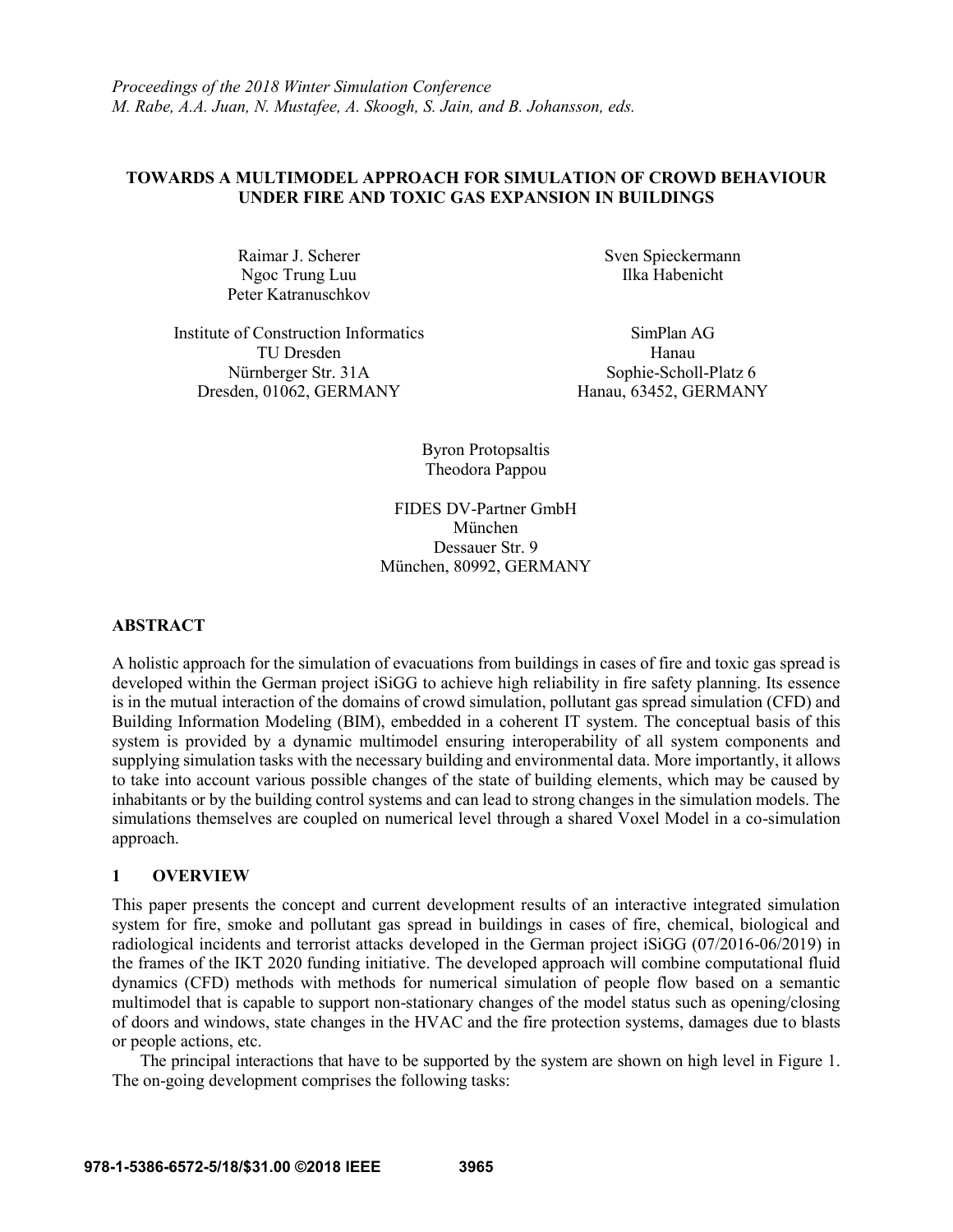- 1. Development of a CFD simulation software specifically optimized for the targeted application domain of fire and toxic gas expansion in buildings;
- 2. Development of a crowd simulation tool with dedicated behaviour patterns for fire and hazardous context;
- 3. Coupling of CFD and people flow simulations to an integrated co-simulation using as baseline the Functional Mock-up approach (FMI 2014);
- 4. Enabling continuous interaction of the simulations with the building model data, considering also the possible dynamic state changes of the latter in the progress of the simulation process;
- 5. Embedding the simulation system into a BIM based virtual 3D Lab for building design;
- 6. Development of an application program interface (API) for modular integration of the simulation services in a compute cloud environment for achievement of fast online response.



Figure 1: Systems interaction.

The CFD system is based on an existing software application for the simulation of fire in tunnels (Kanellos et al. 2016). It will be strongly extended by an open library of building materials including functions for material heat release rates, consideration of HVAC equipment, coupling of the mass transport and the Navier-Stokes equations, and combination of fire and smoke spread models with a radiological model.

The people flow simulation will be based on the multi-purpose agent simulation system AnyLogic (AnyLogic 2013), extended by a database for human behaviour patterns combining physical and psychological models and considering CFD and building element interactions.

Building modelling is based on the standard IFC model (ISO 16739) and the multimodel method originally developed in the German project Mefisto (Schapke et al. 2014) and the European project HESMOS (Liebich et al. 2013). Details of the method are presented in project reports available via the web sites of the mentioned projects (www.mefisto-bau.de, www.hesmos.eu). The method is currently extended in the new ISO endeavour Information Container for Data Drop, ICDD (ISO/NP 21597). It will enable (1) dynamic modelling of building elements and technical equipment, (2) dynamic linking of the three modelling subdomains (building, CFD, people flow), and (3) use of rule-based methods for automated derivation of model change states.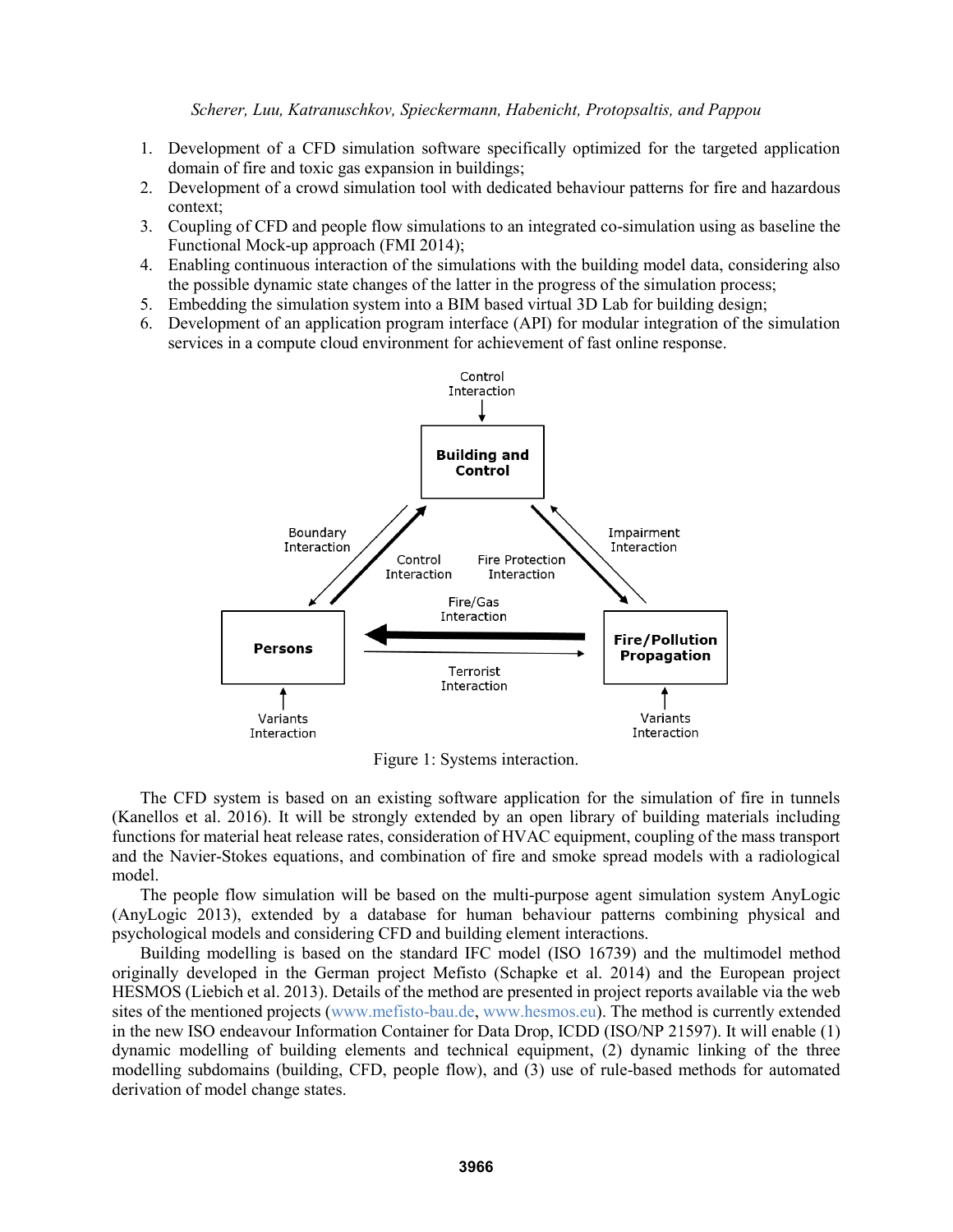The developed simulation system will be of benefit for a number of different actors in the construction process such as designers, facility managers, owners, security personnel, public authorities and insurances, especially with regard to the planning of safety measures, the evaluation of existing buildings and the development of training scenarios for rescue and security teams. The integrated multimodel BIM functionality will enable easy to use visual examination of evacuation plans and virtual team training thereby helping to improve the overall quality of the design process regarding high-rise buildings, shopping malls, railway stations and airport terminals.

## **2 BACKGROUND**

Today, the demand for higher building security has grown considerably, especially for evacuations in cases of fire, chemical, biological and radiological incidents or terrorist attacks. However, the planning of relevant safety measures for new buildings or the evaluation of existing buildings requires reliable information for a farsighted decision making. Simulation tools that can realistically map the spread of fire, smoke and pollutants in buildings already exist, but they are conventionally based on 1D or single zone static models which allows only rough estimation of the safety. As a result, decision making is typically very conservative and does not consider the consequences of possible intervening measures. Accordingly, safety and rescue operation plans are subject to a high degree of uncertainty with regard to their effects. Therefore, more and more often realistic 3D CFD simulations are being asked for, which is becoming possible with the continuous growth of computer power. However, such simulations are still very costly and time-consuming, especially with regard to the involved modelling efforts.

In recent years, approaches that combine CFD simulation with evacuation planning have also been investigated (Tang and Ren 2008; Shi et al. 2009) but they are still too approximate and as yet insufficiently precise for reliable safety investigations of buildings. Furthermore, there is a lack of interoperability to BIM which leads to cumbersome and error-prone information preparation and limits considerably simulation tool interaction and the overall process automation. The approach presented in the following sections is a step towards the solution of such shortcomings.

## **3 INFORMATION SYSTEM**

The proposed evacuation simulation system connects 3 different modelling domains, namely: (1) people movement, (2) fire and toxic gas expansion, and (3) the building with some non-static and non-stationary elements including technical building systems like sprinkler, HVAC, automation control and security systems.

The building model defines the spaces and the related boundaries for the movement of people and the fire and toxic gas expansion. However, the building is not a stationary, unchangeable object but contains various elements that may change their state and affect the physical simulation models. Such elements are the doors and windows which can be locked, closed, open or broken, as well as various other building components that can burn due to fire, burst due to people's actions or blast due to pressure and hence be destroyed partially or completely causing changes in the spaces and the related spatial boundaries. In addition, actions and reactions of the technical building systems that may cause changes of physical boundary conditions must also be taken into account as e.g. automatic or forced sprinkler activation, sucking/blowing of air by the AC system etc. Many of these are events that cannot be strictly predicted but their occurrence has to be considered by the two simulation domains (see Figure 1).

The gas expansion and the evacuation of the inhabitants is a co-simulation of the two domains regarding the movement of people and the fire, smoke or toxic gas spread in the building subject to various environmental factors. However, for each domain a different spatiotemporal model is applied. The CFD gas spread simulation is more detailed by orders of magnitude than the simulation of people flow, both in terms of space zones and time. Hence, synchronization of the two simulation domains, i.e. the achievement of their physical interoperability, is done in discrete-continuous manner, on the level of the people flow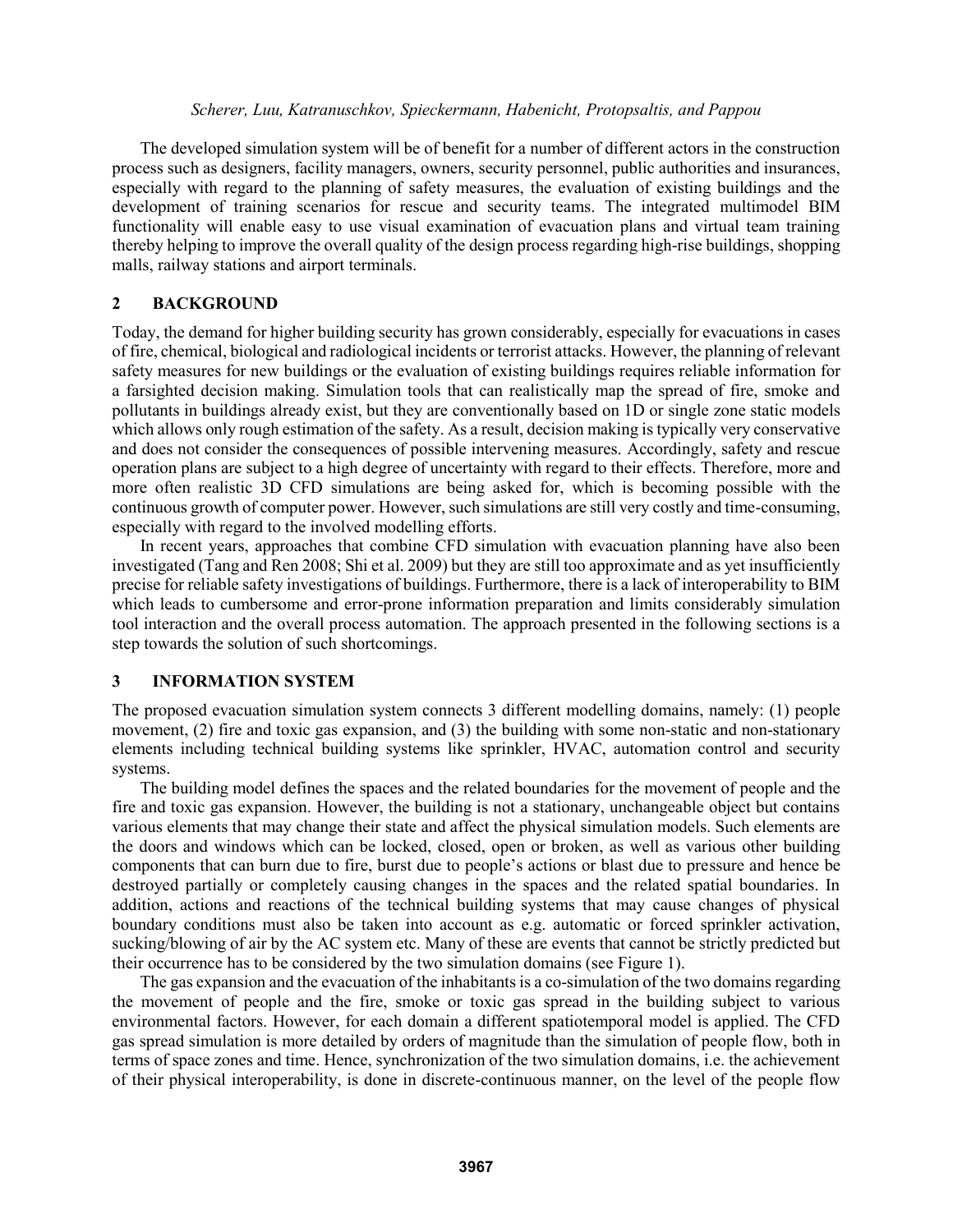model with one interaction point per person, and not at each time step of the CFD simulation and the exact surface of interaction of each person with the environment.

To achieve that physical interoperability we suggest an approximation by *voxelization*, with 3 voxels in height for each modeled adult person. Thus, the common interaction medium is a voxel discretization with a stationary voxel mesh. Consequently, the fine-grained discretization of the CFD domain is mapped at each synchronization step to a single parameter set per voxel. People are thereby discretized to be always completely enclosed by 3 static voxels. In this discrete-continuous synchronization of the two simulation domains the modelling of the building data plays only a subordinate role, mainly as static provider of the initial bulk of data for the simulation environment. However, the described discrete-continuous physical interoperability of the two simulation domains has to be superimposed by the possible event-driven changes in the system that must be investigated as well to provide for reliable decision making. Thus, the interaction problem between the 3 domains is sub-structured in 2 interaction problems, a *discrete-continuous* high frequency interaction and an *event-driven* low frequency interaction, whereby the latter defines a new system state for the discrete-continuous interaction.

Accordingly, a 2-level modelling approach is suggested. For the event-driven interaction a multimodel approach based on the semantic interoperability of the 3 main domain models (building, people and gas flow) is applied to propagate properly all dynamic changes in the system caused by the interactions of the 3 domains. In contrast, for the discrete-continuous interaction of the simulation domains a pure numerical data synchronization is targeted to reduce the computational complexity. It is modelled by co-simulation interfaces and must be very fast to provide for near real-time response. Hence, the data to be exchanged have to be very lean. Only vectors of predefined data types are exchanged where each voxel state is defined by one such vector.

The foundation of the overall information system is provided by the BIM model in IFC which is a digital building representation describing the logical configuration of the building structures (walls, slabs, doors, windows, etc.) along with their properties, interrelationships and 3D geometry. Correct parsing of a relevant subset of the BIM model by both the CFD and the crowd flow simulation is thereby mandatory to ensure their cross-model semantic interoperability. However, the BIM/IFC model alone is not sufficient as it does not cover the full information needs of the two simulations. Additionally, data about the behavior and the location of the inhabitants are needed to start a crowd flow simulation, and the CFD simulation requires data for the location of the fire or the pollutant gas source as well as related fire, infiltration or pressure resistance properties of the materials used in the building. Fortunately, the data from these different domains can be united using the multimodel approach described by Fuchs and Scherer (2017), which enables connecting the domain models to a *multimodel* to solve cross-domain tasks. Thus, a shared data environment is created which allows filtering, querying and reasoning across the models. The relations between the models are established and formalized in separate Link Models where all inter-model links are defined using unique attributes of the related model elements as keys. Beside the advantage of a shared data environment, this approach also does not require the change of existing models, which is especially important for standardized data models like the IFC.

For the combined simulation of crowd flow and CFD fire or gas spread simulation a multimodel is used to describe the scenario. Beside the building model, which provides the geometrical frame of the simulation, the following models are included in the multimodel:

- *Inhabitants Model*, specifying behavior and location of the inhabitants on topological level which allows to create crowd flow scenarios independent of a specific building geometry;
- *Material Model*, specifying a material library which contains specific properties of the building materials related to the simulations;
- *Ignition Model*, specifying data about the ignition behavior for the fire scenario.

These 3 models are all linked to the building model to annotate the required BIM data whereby the topological elements of the inhabitants model (rooms, entrances, exits etc.), the materials from the material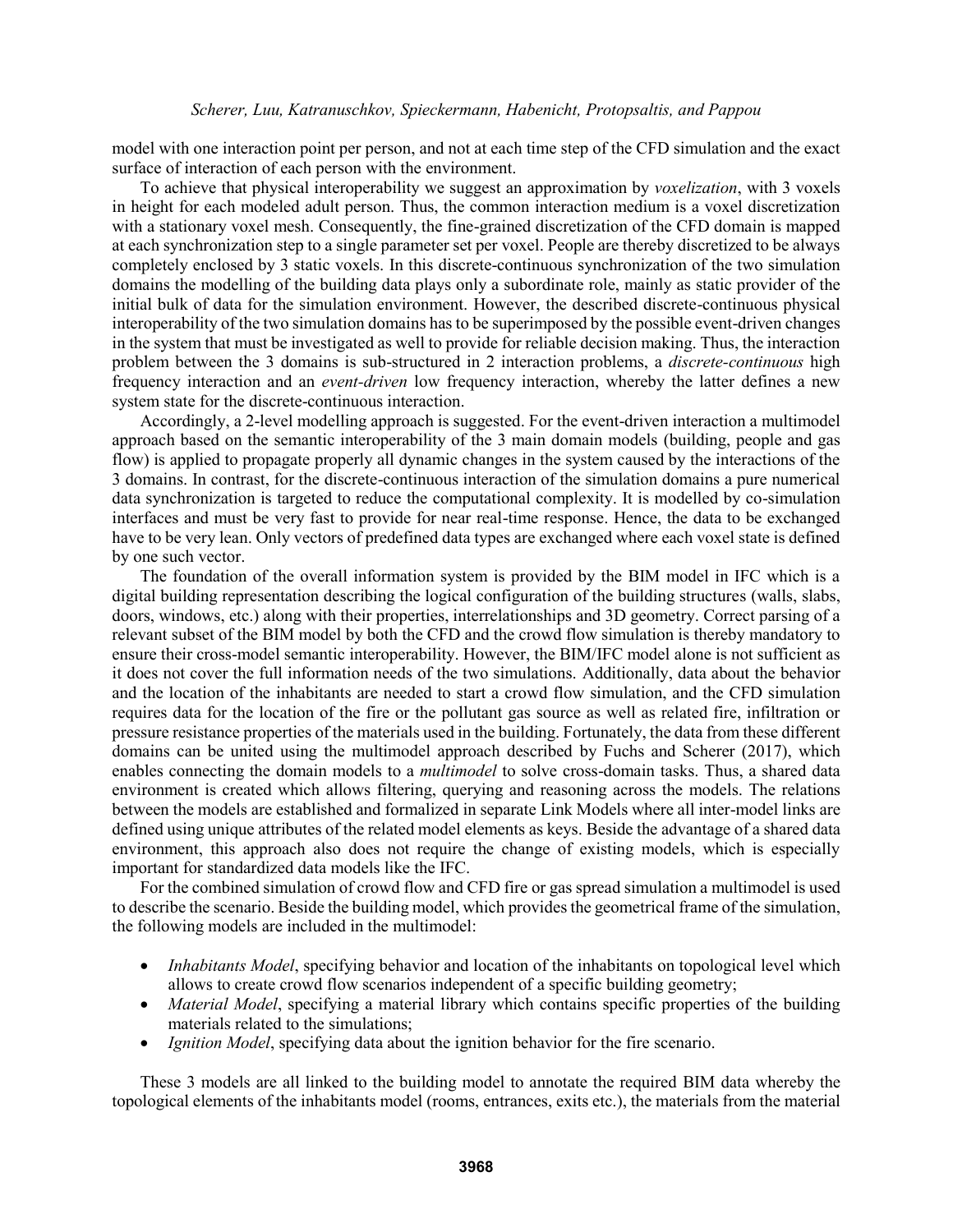model and the ignition points from the ignition model are linked to the corresponding building elements in the building model. Thus, a complete scenario can be described and digitally processed, whereas the singular models remain independent from the considered building, increasing the reusability of the models to create other (variant) simulation scenarios.

However, although the multimodel approach enables consistent cross-domain interoperability and coherent model preparation for the simulations, manual linking of the model elements requires user knowledge about all three domains which is very challenging and also very time and cost consuming. To tackle this problem, we aim to support semi-automatic link creation by applying an *ontology framework* inspired by previous work in the European eeEmbedded project (Kadolsky et al. 2014). Ontologies allow the formalization of knowledge and facilitate knowledge processing in software components. Accordingly, link creation for the multimodel will be implemented using reasoning mechanisms and ontology-based rules describing various dependencies within and between the models in the multimodel. This approach can be also used to check the quality of the simulation results. Even more importantly, ontology use can provide for more detailed and efficient representation of the required model dynamicity. Besides the change of the state of certain model elements (such as the locking, closing. Opening or bursting of windows and doors) which can be achieved by respective model annotations, ontology rules can help to recognize and apply more complex interrelationships such as the locking or unlocking of doors or windows caused by a certain action of the building automation control or the building security systems, or cascading on/off switching of devices caused by exceeding a certain temperature, humidity or gas saturation threshold. Such cases may cause significant changes in the simulation process which would otherwise remain unrecognized.

# **4 SIMULATION SYSTEM**

As already mentioned, the simulation system comprises the CFD pollutant gas spread simulation tool, the crowd flow simulation tool and the voxel based link interface providing for their physical interoperability.

## **4.1 CFD Pollutant Gas Spread Simulation**

The developed CFD simulation tool is a parallel, multi-threaded application for the simulation of fire events inside and/or outside of buildings in the urban environment. It can be used for the simulation of 3D, unsteady, turbulent, incompressible flows enhanced with energy equations for the simulation of heat transfer effects. CFD simulations provide detailed temporal and spatial distribution of flow field variables such as temperature, velocities, contaminants concentration, smoke and other volatile components concentration. The distribution of these quantities are the critical parameters for the determination of people flow simulation and the assessment of injuries during the evolution of a fire event in buildings. The main characteristics of the implemented numerical method are as follows:

- Flow and heat transfer equations are solved strongly coupled;
- Buoyancy terms are incorporated in flow equations and in the turbulence models (k-ε with wall functions, low-Re k-ω SST, k-ω SST with wall functions, LES);
- Two radiation models (analytical and finite volume methods) are used for the simulation of radiative heat transfer.

The method is based on the pseudocompressibility concept for the solution of steady/unsteady, 2D/3D, turbulent flows and the use of hybrid meshes. It features a dual time stepping algorithm, a second order three point backward scheme in physical time, and a first order backward Euler implicit scheme in pseudotime. Local time stepping in pseudotime is applied for convergence acceleration. An upwind scheme for inviscid fluxes is used (second or third order accurate for mean flow and first order accurate for turbulence model), and a central scheme for viscous fluxes (second order accurate). Navier-Stokes equations are integrated in hybrid meshes that consist of hexahedra, pyramids, prisms and tetrahedral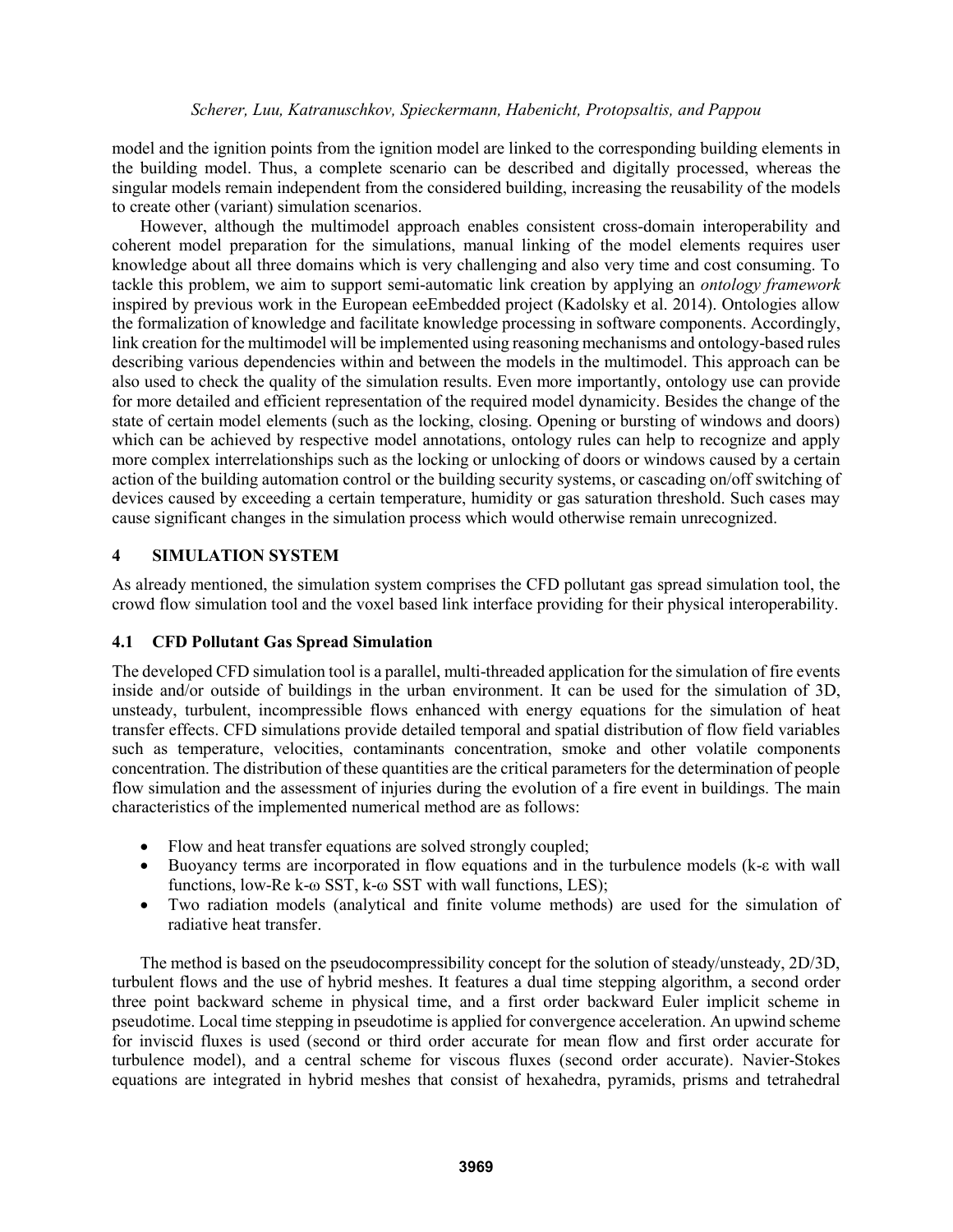elements. A typical mesh size for the discretization of multiple zones in a building (e.g. 8 zones, 200 sqm) may thereby comprise over 10 million elements/nodes.

To be applicable for interactive use and physical training purposes, a simplified yet accurate enough CFD approach has been developed. The new algorithm is based on the Fast Fluid Dynamics technique, FFD (Jin et al. 2012) and parallelized for use on GPUs. It uses many parts of the original CFD code as they are, and especially the unstructured numerical mesh, to be able to exchange data between the two simulations and to ease the calibration procedure of the FFD simulations according to the CFD ones. The simplifications applied for the FFD approach are summarized as follows:

- Simplified models for the simulation of turbulence
- First order upwind schemes for the inviscid fluxes
- Thin shear layer approximation for the viscous fluxes whereby the surface unit normal vector "n" is approximately equal to edge direction vector " $r_{ii}$ "
- First order time integration scheme (Euler implicit)
- Numerical meshes comprised of tetrahedral elements only (hybrid grids are split)
- Picard linearization for the velocity prediction step (surface normal velocity taken from previous Picard iteration step)
- Temperature-Concentration equations solved separately from other equations.

For the purposes of fire and plume dispersion incidents, both CFD and FFD codes are enhanced with fire suppression systems, namely sprinklers and HVAC systems. Sprinklers' numerical simulation is based on Lagrangean techniques that follow the trajectory of each particular droplet of the water mist that is injected by the sprinkler jet. The simulation includes models for sprinkler activation, atomization, spray dispersion and surface cooling (by drops). The behaviour of sprinkler sprays is strongly coupled with the fire dynamics in the surrounding environment, by adding heat transfer terms in the heat transport equation representing the heat exchange between mean flow and droplets and resistant forces acting on the droplets into the momentum Navier-Stokes equations.

### **4.2 Crowd Flow Simulation**

Behavior of people during evacuation in case of emergency is modeled using the agent based simulation tool Anylogic (cf. Anylogic 2013). A Social Force Model is used in Anylogic in order to determine the movement of people. In the Social Force Model three different forces affect the inhabitants and thus influence their direction of motion: the *desire force*, the *repulsive force* between persons and the *repulsive force* between a person and obstacles (e.g. walls).

The simulation model is created using the Pedestrian Library in Anylogic. This library contains logic elements defining the behavior of people. It has been extended by a number of behavioral patterns for the targeted fire and toxic gas spread scenarios and is made available using a process data base. Thus, even though for each specific building a different behavior will be observed, it will follow designated patterns taken from the process data base.

In addition to the processes defining behavior, markup elements are used to define the structure of the environment where people are moving in. These markups are also stored as part of the data base and are used for modelling entrances, exits, obstacles and service parts. In a stand-alone simulation they have to be defined manually based on a given layout of the building which is a very time-consuming and error-prone process. However, by using the interface to BIM enabled by the underlying multimodel information system, the markup elements can be created almost fully automatically.

The library IFC Java Toolbox (www.apstex.com) is used to load all elements of the building model in the crowd flow simulation tool. This library maps IFC elements to Java classes. Walls, windows, and doors are thereby different IFC elements. The correct position of windows and doors in walls is used to generate markup elements with openings where people can pass.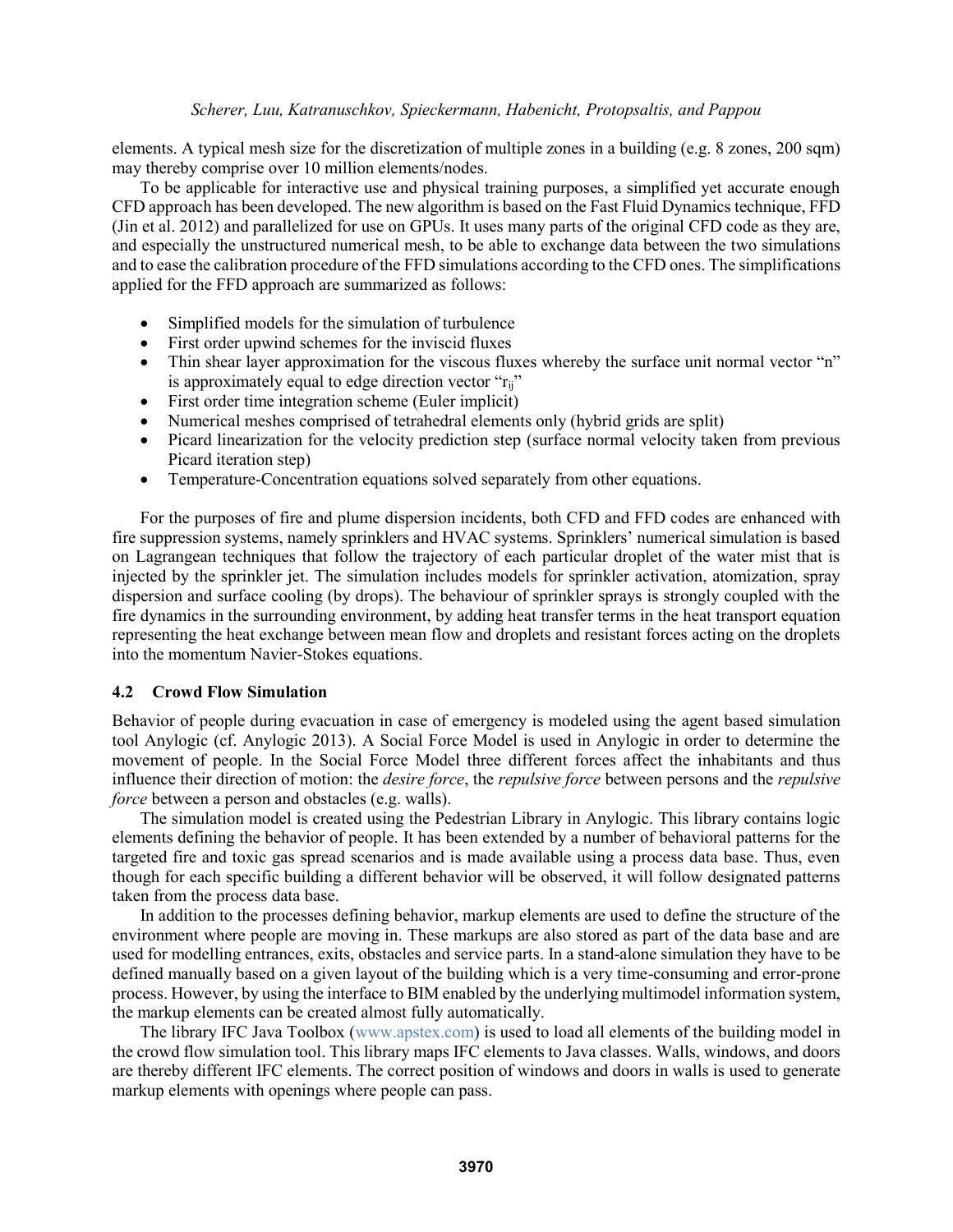Fire and smog have an impact on the movement of people in case of emergency. The *Social Force Model* is adopted in Anylogic for considering such patterns of (changed) behavior in a crowd based on findings of Bae and Ryou (2015). The approach differentiates between people which are outside the smoke area and those which are inside it.

Helbing et al. (2002) describe that the Social Force Model also changes in case of panic situations. However, influences from panic are not part of current considerations.

#### **4.3 Linking the CFD and the Crowd Flow Simulation**

The two platforms CFD and crowd flow simulation are interlinked in order to exchange and synchronize data during a co-simulation run. CFD provides temperature, smoke concentration and visibility in given time steps. These values have an impact on the behavior of people in the building model during evacuation. Additionally, state of windows and doors can change when people open or close these elements. This state influences the extension of fire and smoke in a building. Crowd flow simulation must send information of such state changes to CFD simulation.

Data of fire and smoke are provided by the CFD simulation using a voxel model. The building model is divided into a grid of voxels with a constant length, whereby CFD and crowd flow simulation use the same voxel grid. Figure 2 shows an example of a voxel grid for the simulation model of a night club based on data from Grosshandler et al. (2005).



Figure 2: Interlinking of the simulation models for the studied night club incident - Night Club Room model (top left); Voxel model with animation of parameter values (top right); Concentration of contaminants (CO) in the CFD simulation (bot. left); and People flow in the Anylogic simulation (bot. right).

One of the main issues of calculating forces which are caused by smoke is the identification of fire and smoke clouds based on the voxel information. Direction and intensity of the repulsive force is determined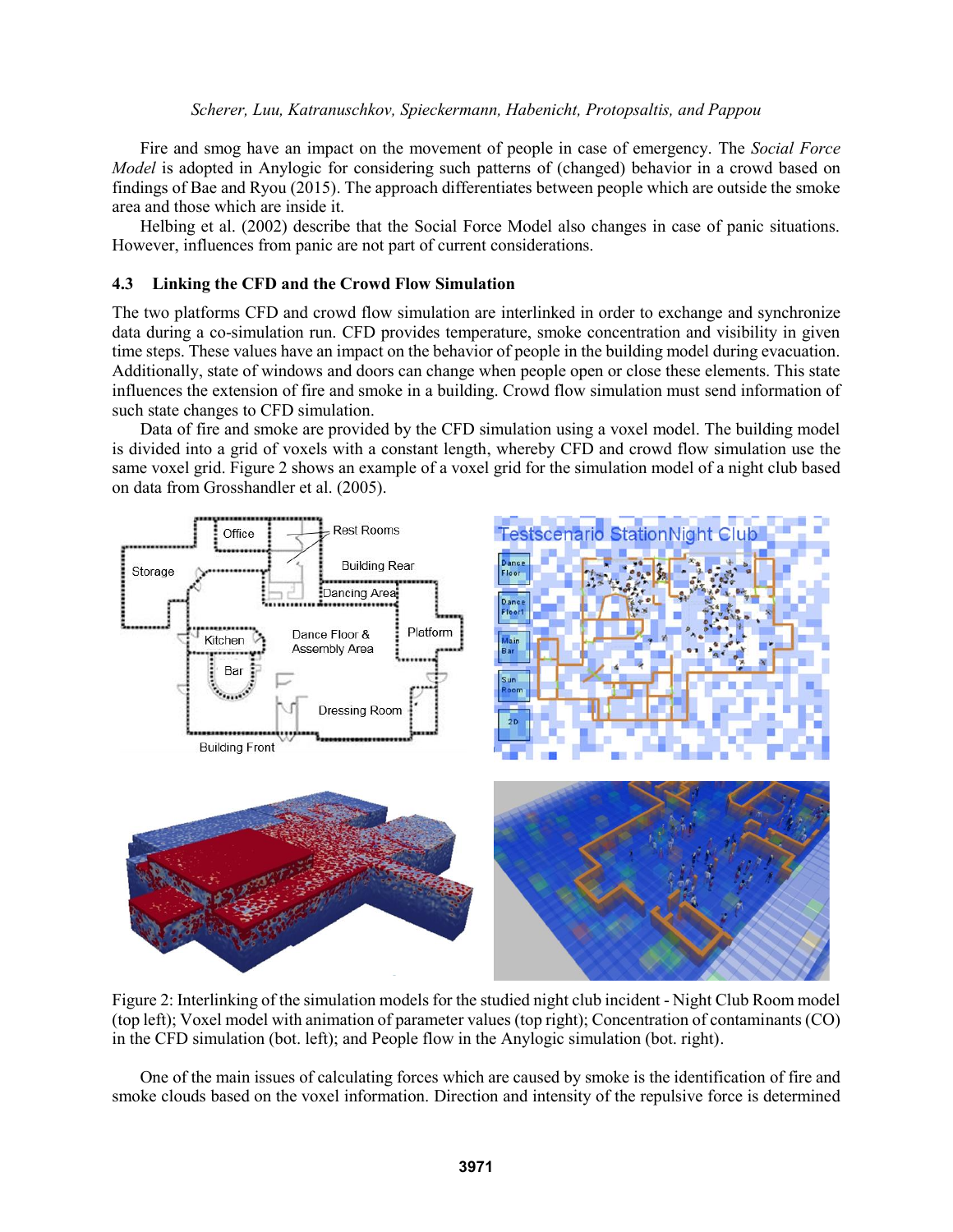based on the vector to the border of the smoke cloud with the minimum length. A voxel is at the outer limit of a cloud if the neighboring voxel has such a low concentration that the smoke or gas cannot be sensed.

### **5 CURRENT RESULTS**

At the current stage, the CFD gas spread and crowd flow co-simulation as well as the static multimodel interface BIM-CFD-Crowd Flow based on the standard IFC building model are almost fully developed whereas the development of the dynamic BIM modelling components and the respective interfaces with the co-simulation system are work in progress expected to be presented by the end of the year.

Figure 3 shows the architecture of the system applied to realize the interaction between CFD and crowd flow simulation on the physical interoperability level. A Scenario Manager embedded in the SimController Component is used to define the parameter settings of the examined simulation scenarios. These settings include the initial state of the building (i.e. number and locations of people, state of elements like doors and windows), and start time and location of the fire or toxic gas source. All such settings are saved in a Multi Model Container following the ICDD approach (ISO/NP 21597), which is used in the data exchanges between the two simulation domains.

The communication scenario is established by the developed extendable software package SimAssist. The start parameters of the two simulation platforms and the used ports are predefined. The communication between CFD and crowd flow simulation is realized using a communication layer provided by the developed SimController, which is responsible for establishing the connection between the two simulation systems, starting a simulation run, message routing and transfer of status information to synchronize the co-simulation. A TCP/IP interface is used to exchange the element states and the voxel data.



Figure 3: System Architecture of Data Exchange between CFD and Crowd Flow Simulation.

To achieve interoperability, both Simulation Components are structured in similar manner, complementing the actual simulation kernels with four additional modules, namely (1) Manager, responsible for simulation scenario synchronization, (2) Data Collect, responsible for receiving and processing the data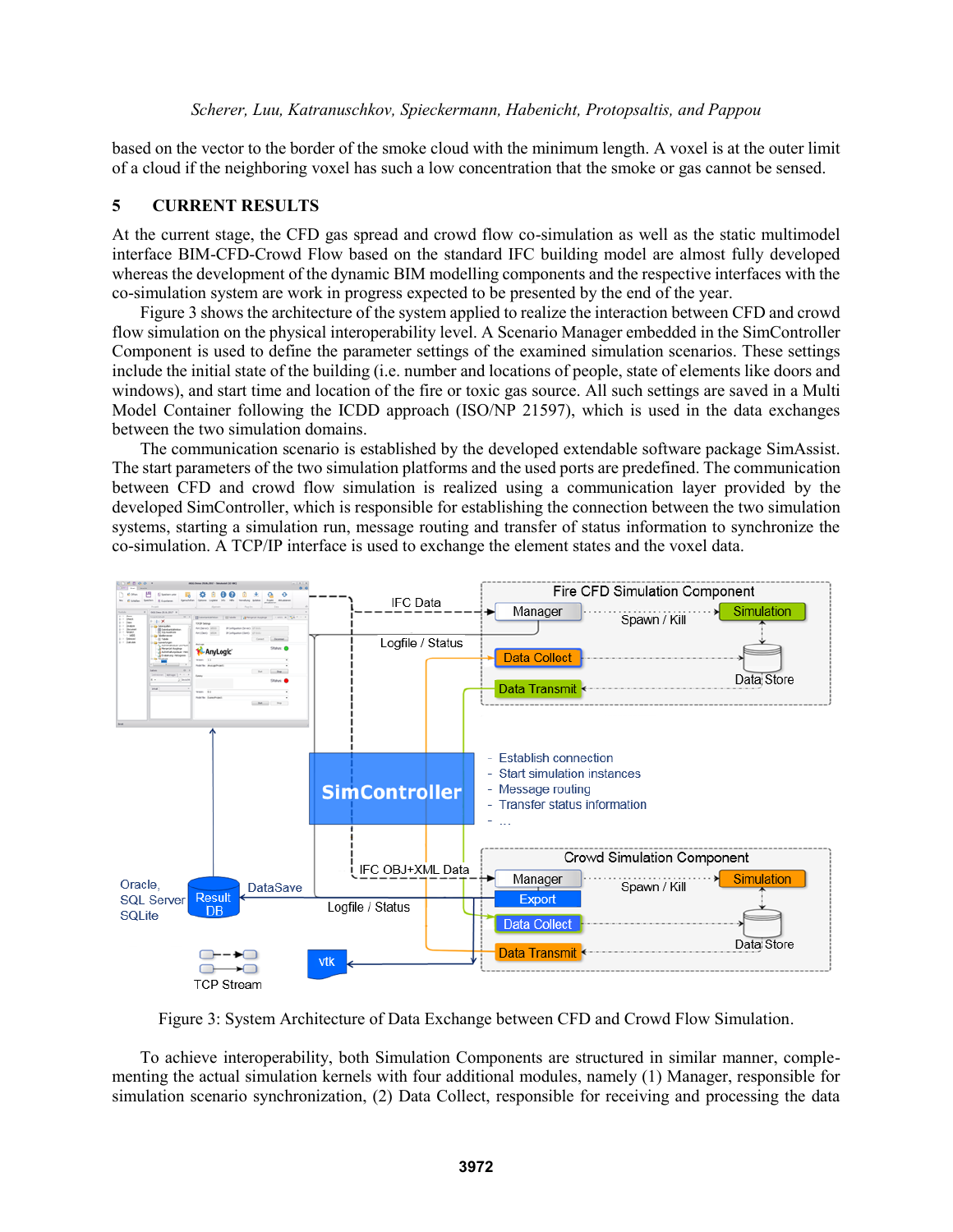transmitted by the other co-simulation, (3) Data Transmit, responsible for sending all state changes whenever necessary, and (4) Simulation Update, responsible for the internal status update of the numerical simulation model used. In addition, the Crowd Simulation Component features an Export module, which is used to store the final results persistently in a SQL database.

The principal communication scenario is shown in Figure 4. SimAssist initially starts the crowd flow simulation and sends a starting message. The CFD simulation is then triggered directly by the crowd flow simulation model. The crowd flow simulation model confirms the successful start of the complete scenario when CFD has responded.



Figure 4: Principal scenario of a Co-Simulation Run.

There are different communication cases between SimAssist, the crowd flow simulation and the CFD simulation possible. SimAssist frequently requests the state of the simulation run by the crowd flow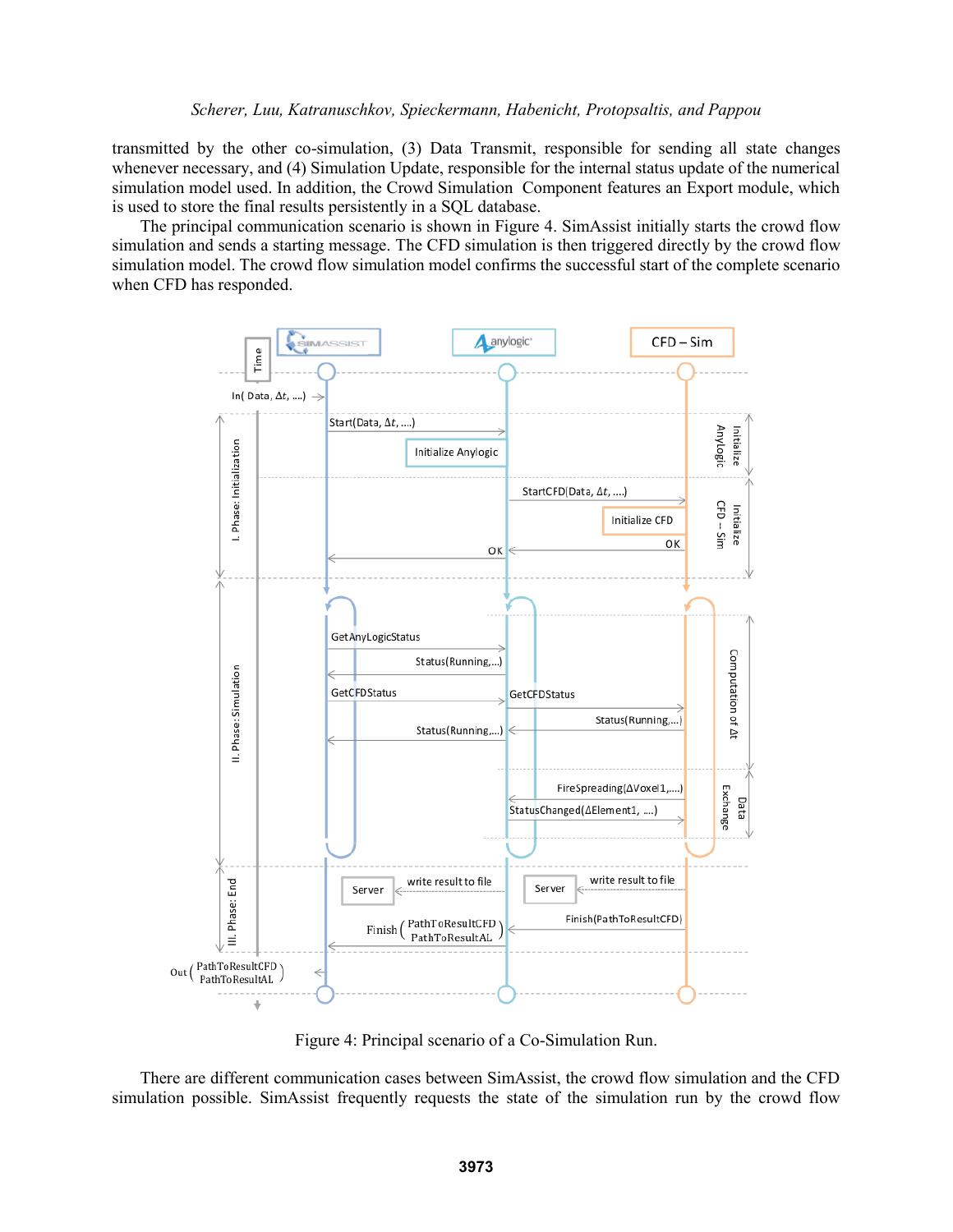simulation and the crowd flow simulation requests this by the CFD simulation. Data are sent via so called "telegrams". The data exchange takes place in given time steps from the CFD to the crowd flow simulation. Data of voxels are sent only when a value change is recognized which reduces drastically the amount of exchanged data. In the opposite direction, the crowd flow simulation sends information of state changes of building elements (e.g. doors or windows) to the CFD. The telegram includes the IFC IDs of the related building elements and their new states.

Results of the crowd flow and the CFD simulation are saved frequently and at the end of the simulation run to the data base. The CFD simulation sends a final message including the path of the result data to the crowd flow simulation when all calculations are completed. The crowd flow simulation communicates the end of the simulation run and the location of the results of both tools to SimAssist. SimAssist can finally be used to analyze and visualize all results of the simulation run.

## **6 CONCLUSIONS AND FURTHER WORK**

Simple simulation models focus in most cases on one domain from the real world. However, representing meaningful simulation results needs to consider different domains modeled by different methods. To tackle that challenge, in the preceding chapters of this paper we presented the concept and the achieved first results of an IT environment for co-simulation of fire and toxic gas expansion in buildings and the people flow interacting with it, taking into account their interface with the digital building information model and the possible dynamic changes of that model in the course of the fire or toxic gas spread incident.

The co-simulation is grounded on a suggested new multimodel information system that provides interoperability on two levels, the *physical interoperability* between the simulation tools which uses a voxel model as basis, and the *semantic interoperability* of the underlying modelling domains which uses the standard BIM/IFC model as basis. The first supports the efficient discrete-continuous synchronization of the two simulation domains by exchanging the minimum information necessary to inform each simulation about relevant changes caused by the other. The second supports event-driven cross-domain interrelationships that have to be appropriately mapped to the simulation models whenever happening, thereby enabling highly automated definition and execution of different "what-if" scenarios. This separation of the two interoperability levels leads to a lean, computationally more efficient and better performing system than any one-level integration approach and any stand-alone solutions.

The achieved promising first results give confidence with regard to the validity and applicability of the concept in practice. The on-going work regarding the consideration of dynamic state changes in the models, especially after inclusion of HVAC, building automation control and security systems, is expected to lead to better grounded and more reliable decision making than currently practiced. Moreover, the planned development of a Variation Model, which will enable fully automatic generation of various event-related scenarios and their parallel investigation with the help of cloud computing and modern result visualization technologies, is expected to contribute considerably towards increasing the quality of both safety planning and emergency training. The results of this work will be presented in reports and publications of the ongoing iSiGG project (07/2016-06/2019), together with details on the applied voxelation technique, the ontology-based method for the multimodel approach, the interface to the BIM and the coupled numerical simulation outputs, which could not be shown here due to the given page limitations.

#### **ACKNOWLEDGMENT**

This research work was enabled through the funding support of the Federal Ministry of Education and Research of Germany to the project iSiGG (project number 01|S16009B), as part of the funding program IKT 2020. This support is gratefully acknowledged.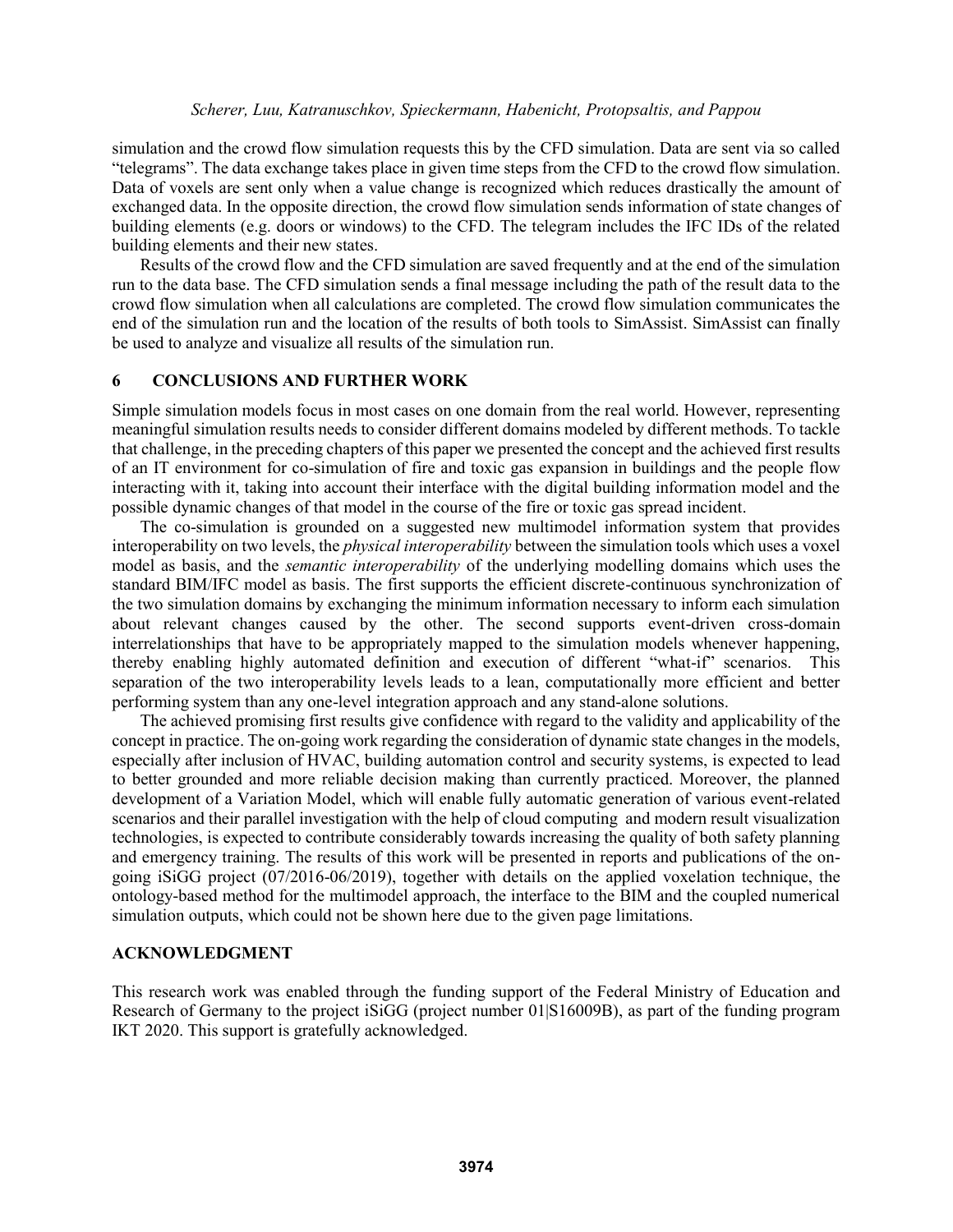### **REFERENCES**

- AnyLogic. 2013. *Simulation with AnyLogic.* Wikibooks under CreativeCommons License. https://en.wikibooks.org/wiki/Simulation\_with\_AnyLogic
- Bae, S. and H. S. Ryou. 2015. "Development of a Smoke Effect Model for Representing the Psychological Pressure from the Smoke". *Safety Science* 77: 57–65.
- FMI. 2014. "Functional Mock-up Interface for Model Exchange and Co-Simulation", July 25, 2014. © 2008-2011 MODELISAR consortium and 2012-2014 Modelica Association Project "FMI". https://svn.modelica.org/fmi/branches/public/specifications/v2.0/FMI\_for\_ModelExchange\_and\_CoS imulation\_v2.0.pdf
- Fuchs, S. and R. J. Scherer. 2017. "Multimodels Instant nD-Modeling using Original Data". *Automation in Construction* 75: 22-32.
- Grosshandler W., N. Bryner, D. Madrzykowski, and K. Kuntz. 2005. "Report of the Technical Investigation of the Station Nightclub fire, NIST NCSTAR 2: Vol. I-II". *National Institute of Standard and technology (NIST)*, Gaitherburg, MD., USA.
- Helbing, D., I. J Farkas, P. Molnár, and T.Vicsek. 2002. "Simulation of Pedestrian Crowds in Normal and Evacuation Situations". *Pedestrian and Evacuation Dynamics* 21 (2): 21–58.
- ISO 16739. 2013. "Industry Foundation Classes (IFC) for Data Sharing in the Construction and Facility Management Industries". *International Organization for Standardization*, Geneva.
- ISO/NP 21597. 2017. "Information Container for Data Drop (ICDD)". *International Organization for Standardization*.
- Jin M., W. Zuo and Q. Chen. 2012. "Improvements of Fast Fluid Dynamics for Simulating Air Flow in Buildings". *Numerical Heat Transfer, Part B: Fundamentals.* 62 (6): 419-438.
- Kadolsky M., K. Baumgärtel, and R. J. Scherer. 2014. "An Ontology Framework for Rule-Based Inspection of eeBIM-Systems". In *Procedia Engineering* 85(0): 293-301.
- Kanellos T., A. Doulgerakis, E. Georgiou, V. Kountouriotis, M. Paterakis, S. Thomopoulos, T. Pappou, S. Vrahliotis, T. Rekouniotis, B. Protopsaltis, O. Rozenberg, and O. Livneh. 2016. "PYRONES: Pyromodeling and Evacuation Simulation System", In *Proceedings SPIE 9842, Signal Processing,*  Sensor/Information Fusion and Target Recognition XXV, May 17<sup>th</sup>: 173-184.
- Liebich T., P. Katranuschkov, M. Weise, R. Guruz R, and R. J. Scherer. 2013. "Extending BIM for Multi-Model Domain Tasks". In *Proceedings ICT for Sustainable Places*, Sep. 9<sup>th</sup>-11<sup>th</sup>, Nice, France.
- Schapke S.E., S. Fuchs, and R. J. Scherer. 2014. "Methods for the Process-oriented Use of Distributed Multimodels". In *Information Systems in Construction I – Models, Methods and Processes* (in German, original title: Methoden für den prozessorientierten Einsatz verteilter Multimodelle*,* In *Informationssysteme im Bauwesen 1 – Modelle, Methoden und Prozesse*), editerd by Scherer R. J. and S.-E. Schapke, pp. 239-256. Springer Vieweg.
- Shi J., A. Ren and C. Chen. 2009. "Agent-based evacuation model of large public buildings under fire conditions". *Automation in Construction.* 18/2009: 338-347.
- Tang F. and A. Ren. 2008. "Agent-based Evacuation Model Incorporating Fire Scene and Building Geometry*". Tsinghua Science and Technology* 13(5): 708-714.

### **AUTHOR BIOGRAPHIES**

**RAIMAR J. SCHERER,** Ph.D., is professor and head of the Institute of Construction Informatics at Technische Universität Dresden since 1994. He obtained his Ph.D. in stochastic earthquake engineering from Technical University of Munich in 1984 and was professor at Karlsruhe Institute of Technology from 1987 to 1994 in reliability of structures and CAD. His research interest includes product and process modeling, concurrent engineering, virtual organizations, information logistics, Internet-enabled network infrastructures, Semantic Web technology, fuzzy and stochastic methods. He is the founder of the biannual European Conference on Product and Process Modeling (ECPPM) in 1994 and member of the editorial